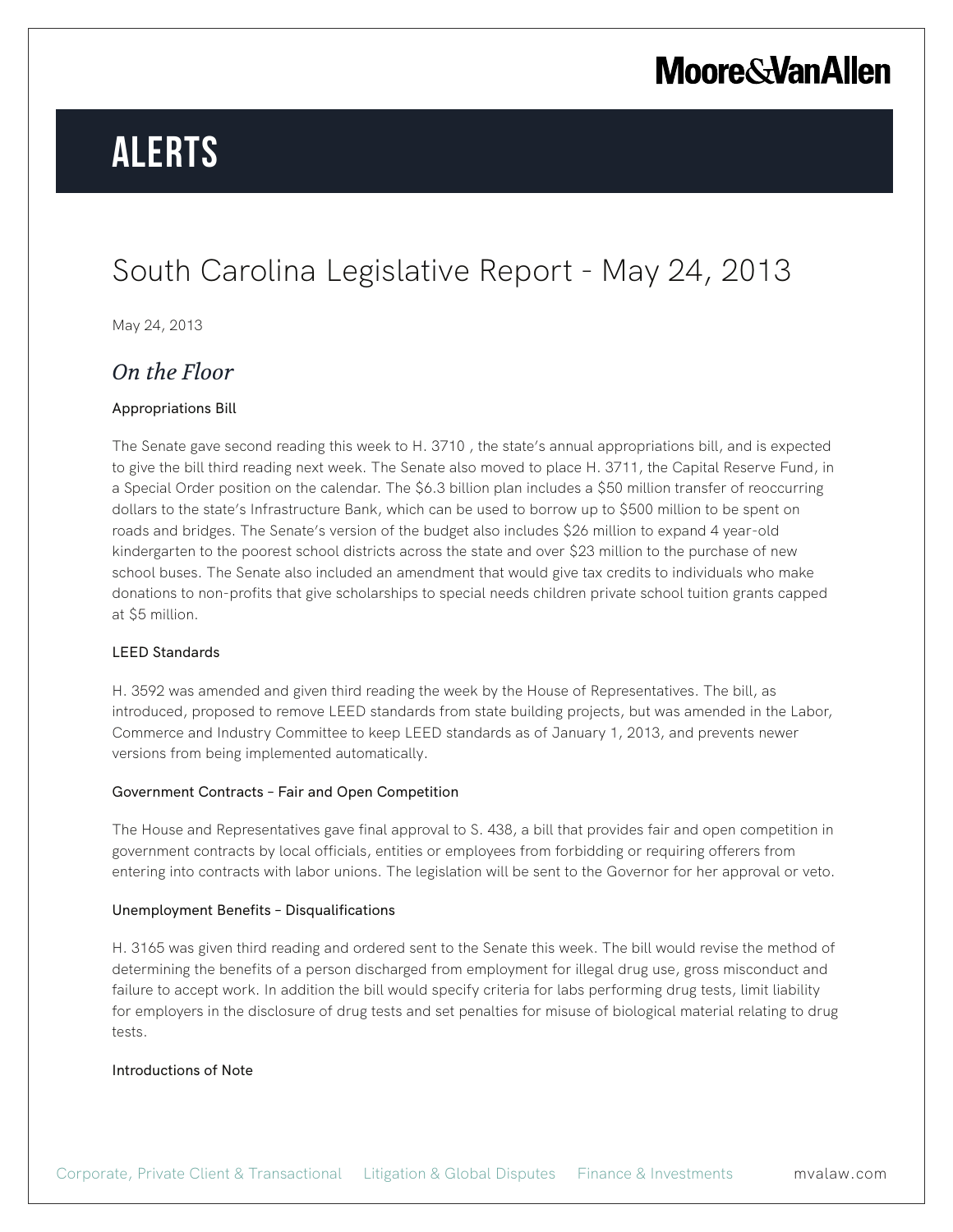## **Moore&VanAllen**

#### South Carolina Legislative Report - May 24, 2013

- H. 4195 Promotion of Ethical Standards and Professional Integrity in Property and Casualty Insurance Sales Act
- H. 4181 Prohibition on the use of a credit score to determine rate for homeowners insurance
- H. 4225 Hospital Costs Disparity Study Committee
- H. 4228 Occupational therapist or physical therapist may not impose a copayment, coinsurance, or office visit deductible amount in excess of the amount charged by a primary care physician.
- S. 717 Class 3 Landfill Moratorium
- S. 731 Infrastructure Funding
- H. 4227 Gasoline User Fee Distribution

### *In Committee*

#### Department of Employment and Workforce

The Senate Labor, Commerce and Industry Committee unanimously approved Ms. Cheryl Stanton's appointment, Governor Haley's choice to be the Executive Director of the South Carolina Department of Employment and Workforce (DEW). The appointment will be placed on the Senate calendar for final consideration.

#### Energy Efficiency Certification – State Procurement and Major Projects

S. 635 was given a favorable report this week by the House Agriculture, Natural Resources and Environmental Affairs Committee. The legislation requires a major facility project as defined in Section 48-52-810(10) requesting third-party certification not be allowed to seek a rating point that would discriminate against wood products of this State derived from forest lands certified by the Sustainable Forestry Initiative or the American Tree Farm System.

#### Patient Information Disclosure

This week the House Committee Medical, Military, Public and Municipal Affairs Committee gave a favorable report to S. 117. The legislation would require health care providers to give patients the opportunity to disclose certain information to designated individuals and involve them in the treatment of the patient. The bill was placed on the calendar for consideration.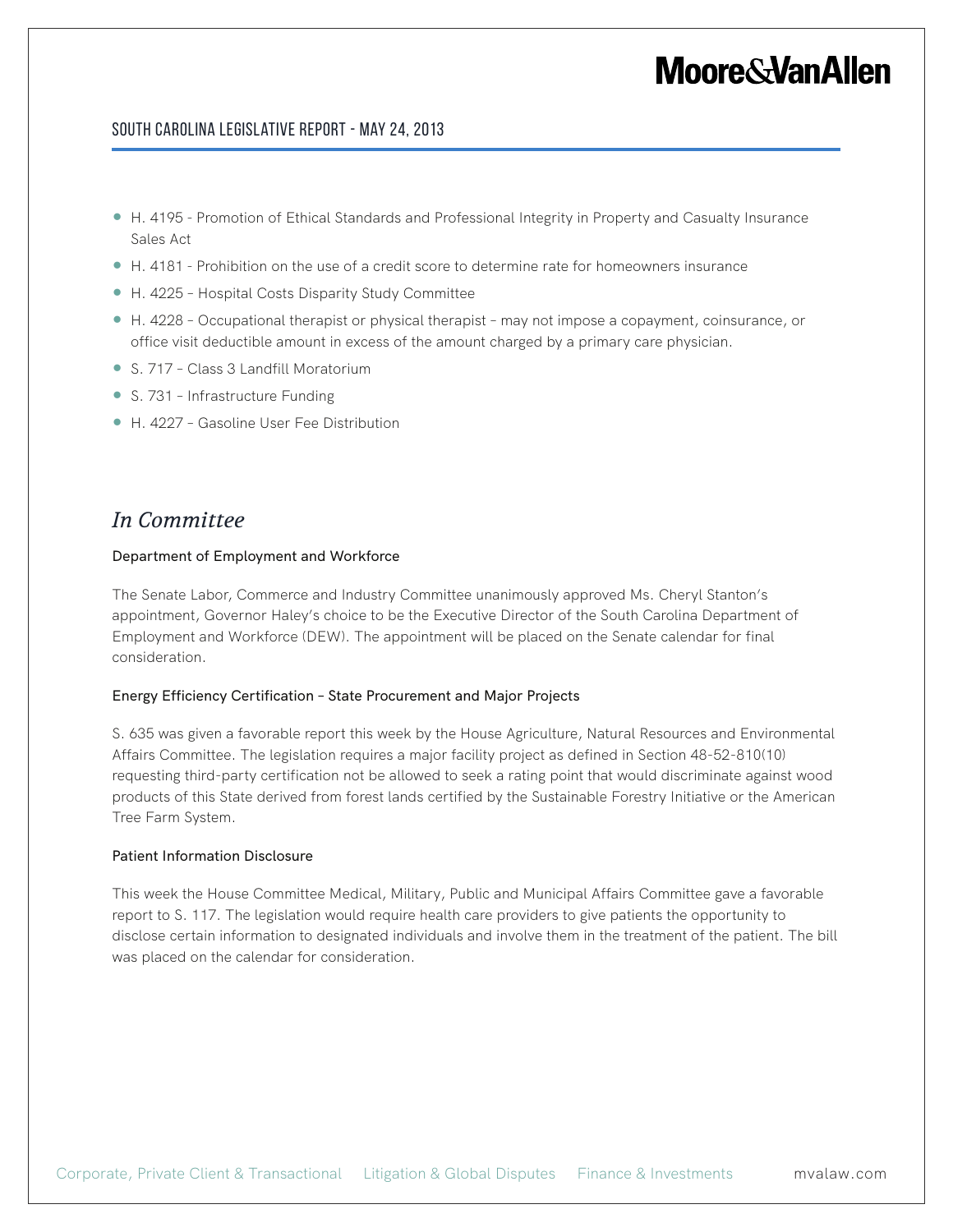## **Moore&VanAllen**

### *In The News*

#### SC Gov Haley: Finish work on ethics bill this year

Gov. Nikki Haley is calling on legislators to get a bill strengthening the state's weak ethics laws to her desk.

#### AG: 2 SC groups say they were targeted by IRS

South Carolina Attorney General Alan Wilson says he's gotten calls from two conservative groups that feel they were wrongfully targeted by the Internal Revenue Service.

#### "Pint bill" heads to governor

The state House of Representatives gave final approval on Thursday to legislation that allows pint sales at South Carolina breweries.

#### Thomas Ravenel inspired by Sanford success, plans to run again

Another Lowcountry politician may be banking on Mark Sanford's success in overcoming his past.

In 2008, Thomas Ravenel spent 10 months in federal prison on cocaine charges. He resigned from his post as State Treasurer and paid the state restitution for the cost of having to replace him.

### *Meetings*

#### Tuesday, May 28th

- 10:00 am -- Gressette Room 207 -- Review and Oversight Commission on the South Carolina Ports Authority
- 10:30 am -- Blatt Room 521 -- Ways and Means Economic Development, Capital Improvement and Other Taxes Subcommittee
- 11:00 am -- Blatt Room 110 -- Ways and Means General Government, Personnel and Benefits Subcommittee
- 1 hour after the House adjourns -- Blatt Room 433 -- E.P.W. K-12 Subcommittee
- 1.5 hours after the House adjourns -- Blatt Room 521 -- Full Ways and Means Committee
- 2:30 pm or 1.5 hours after the House adjourns -- Blatt Room 516 -- Full Judiciary Committee
- 2:30 pm or 1.5 hours after House adjourns -- Blatt Room 403 -L.C.I. Business and Commerce Subcommittee